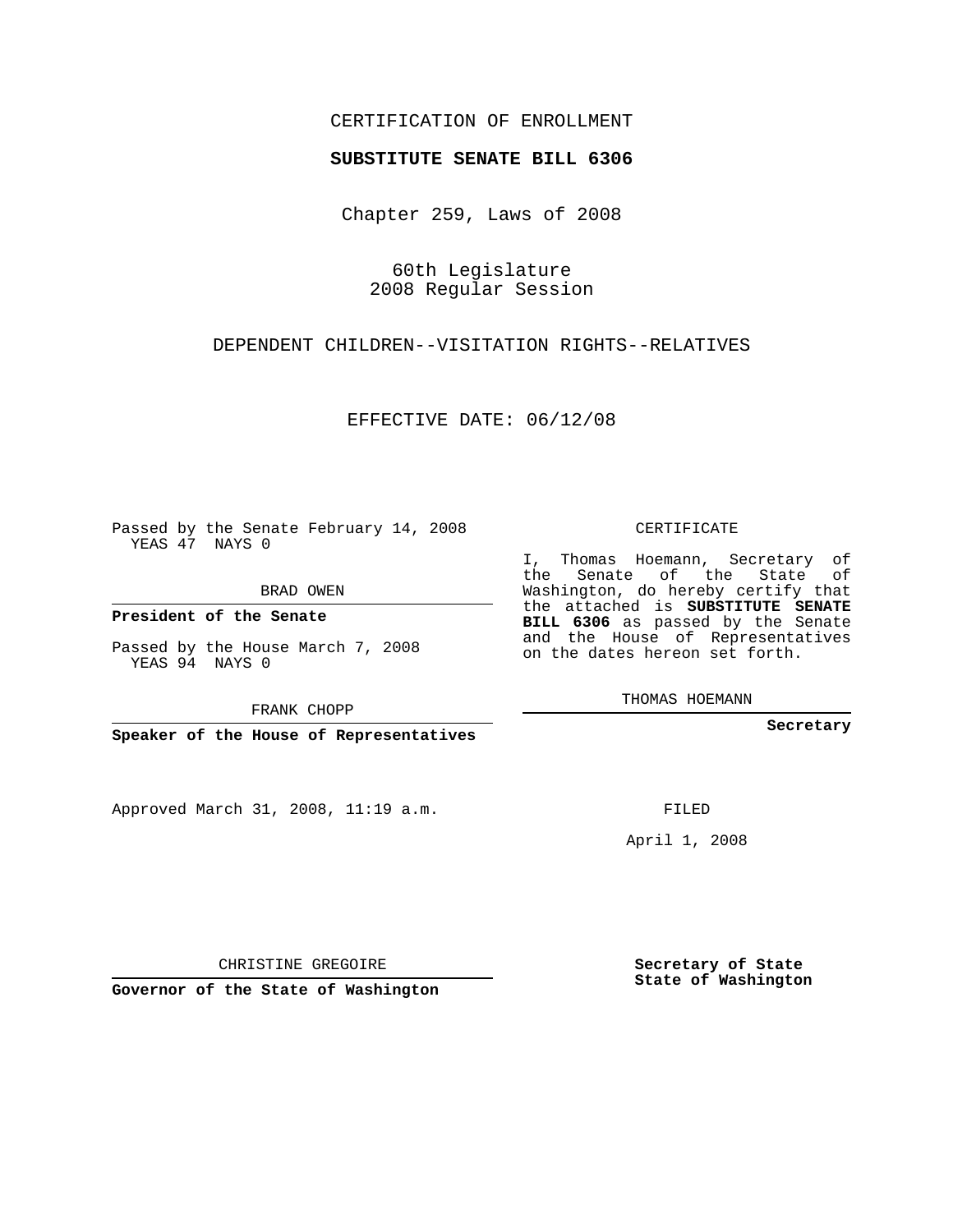## **SUBSTITUTE SENATE BILL 6306** \_\_\_\_\_\_\_\_\_\_\_\_\_\_\_\_\_\_\_\_\_\_\_\_\_\_\_\_\_\_\_\_\_\_\_\_\_\_\_\_\_\_\_\_\_

\_\_\_\_\_\_\_\_\_\_\_\_\_\_\_\_\_\_\_\_\_\_\_\_\_\_\_\_\_\_\_\_\_\_\_\_\_\_\_\_\_\_\_\_\_

Passed Legislature - 2008 Regular Session

## **State of Washington 60th Legislature 2008 Regular Session**

**By** Senate Human Services & Corrections (originally sponsored by Senators Rockefeller, Fairley, Kline, and Shin)

READ FIRST TIME 02/04/08.

 AN ACT Relating to visitation rights for relatives of dependent children; amending RCW 26.09.405; and adding a new section to chapter 13.34 RCW.

BE IT ENACTED BY THE LEGISLATURE OF THE STATE OF WASHINGTON:

 NEW SECTION. **Sec. 1.** A new section is added to chapter 13.34 RCW to read as follows:

 (1) A relative of a dependent child may petition the juvenile court for reasonable visitation with the child if:

 (a) The child has been found to be a dependent child under this chapter;

 (b) The parental rights of both of the child's parents have been terminated;

 (c) The child is in the custody of the department or another public 14 or private agency; and

 (d) The child has not been adopted and is not in a preadoptive home or other permanent placement at the time the petition for visitation is filed.

 (2) The court shall give prior notice for any proceeding under this section, or cause prior notice to be given, to the department or public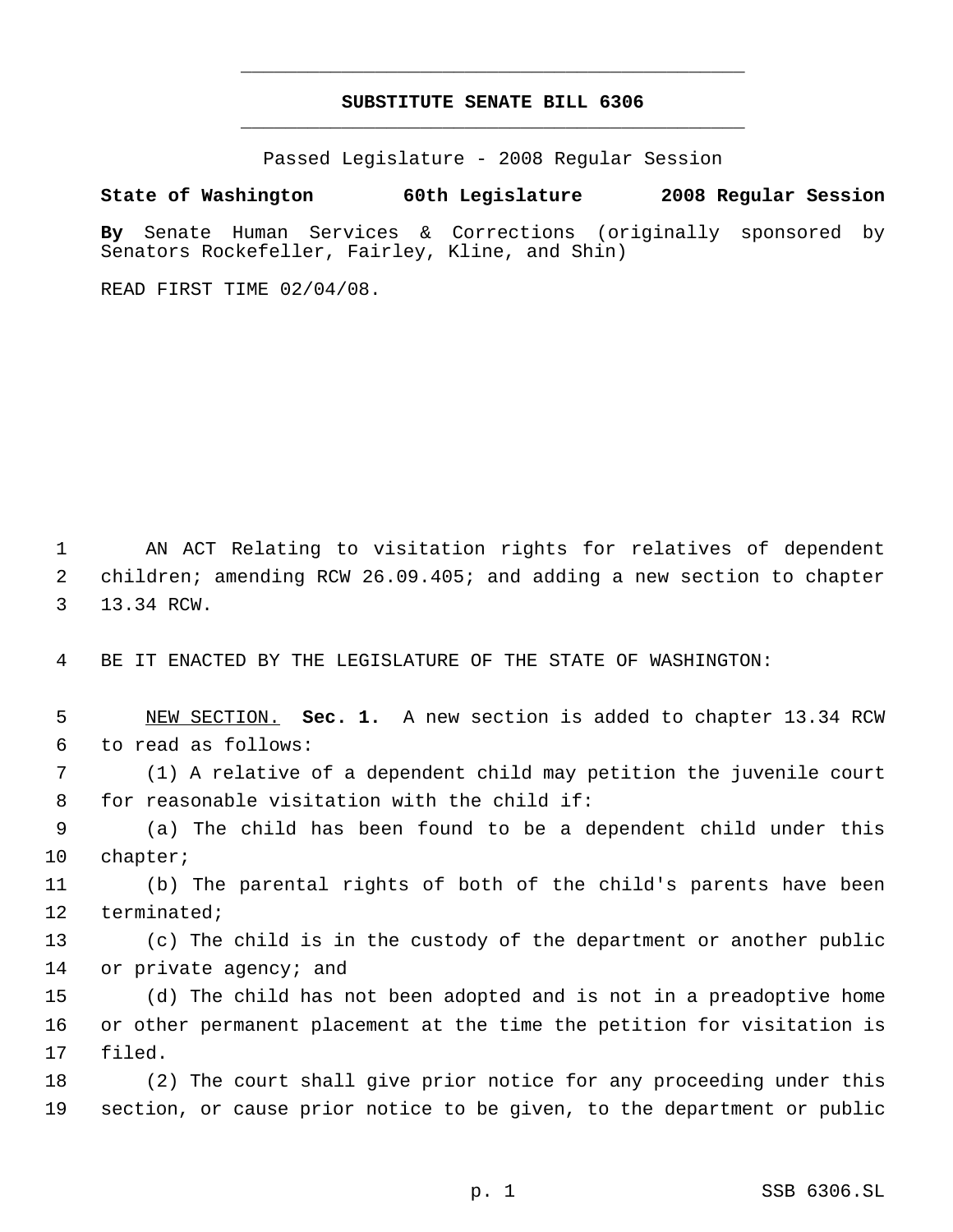or private agency having custody of the child, the child's attorney or guardian ad litem if applicable, and the child. The court shall also order the custodial agency to give prior notice of any hearing to the child's current foster parent, relative caregiver, guardian or custodian, and the child's tribe, if applicable.

 (3) The juvenile court may grant the petition for visitation if it finds that the requirements of subsection (1) of this section have been met, and that unsupervised visitation between the child and the relative does not present a risk to the child's safety or well-being and that the visitation is in the best interests of the child. In determining the best interests of the child the court shall consider, but is not limited to, the following:

 (a) The love, affection, and strength of the relationship between the child and the relative;

 (b) The length and quality of the prior relationship between the child and the relative;

 (c) Any criminal convictions for or founded history of abuse or neglect of a child by the relative;

 (d) Whether the visitation will present a risk to the child's health, welfare, or safety;

 (e) The child's reasonable preference, if the court considers the child to be of sufficient age to express a preference;

(f) Any other factor relevant to the child's best interest.

 (4) The visitation order may be modified at any time upon a showing that the visitation poses a risk to the child's safety or well-being. The visitation order shall state that visitation will automatically terminate upon the child's placement in a preadoptive home, if the child is adopted, or if there is a subsequent founded abuse or neglect allegation against the relative.

 (5) The granting of the petition under this section does not grant the relative the right to participate in the dependency action and does not grant any rights to the relative not otherwise specified in the visitation order.

 (6) This section is retroactive and applies to any eligible dependent child at the time of the filing of the petition for visitation, regardless of the date parental rights were terminated.

 (7) For the purpose of this section, "relative" means a relative as defined in RCW 74.15.020(2)(a), except parents.